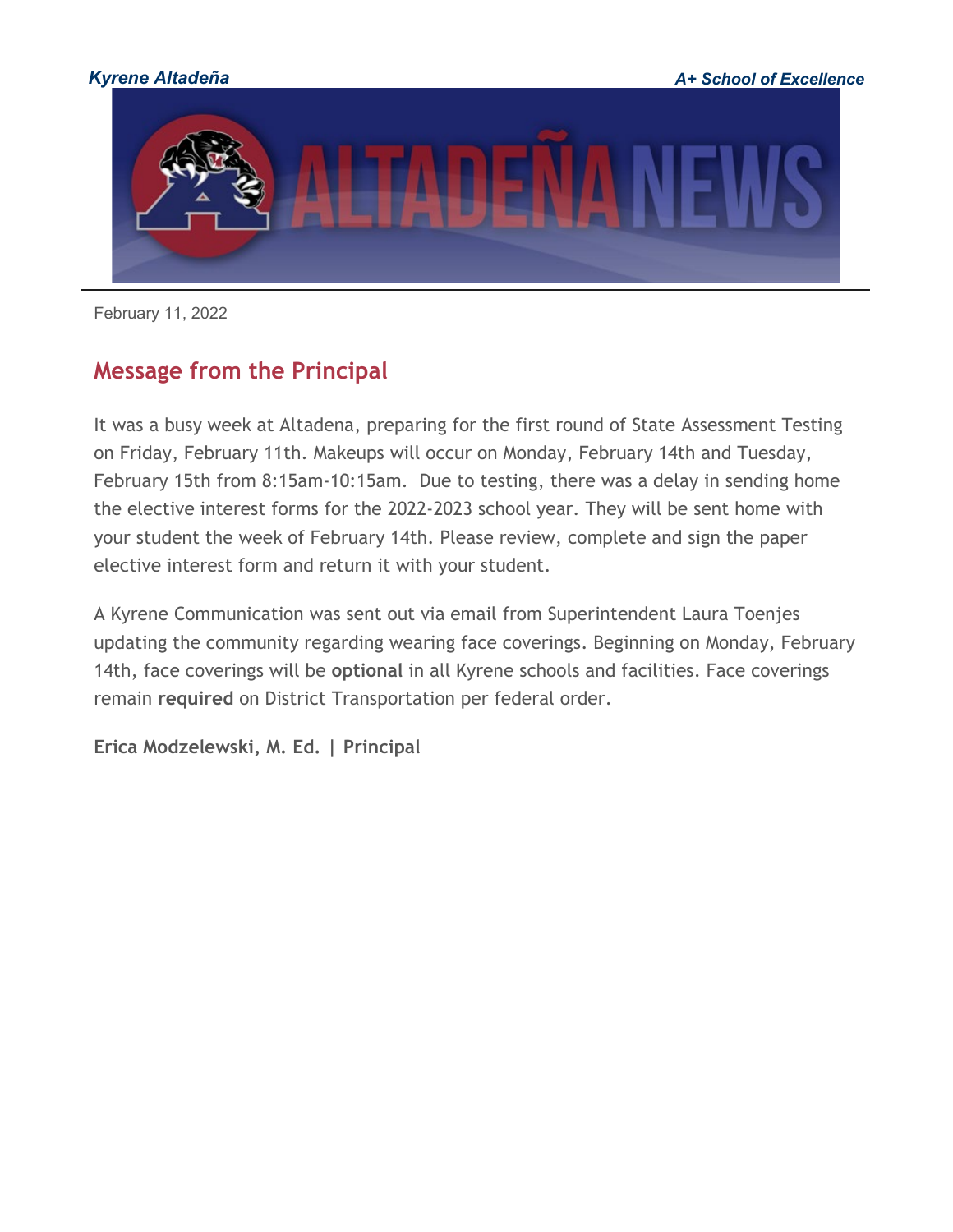8th Grade Personal Ads

Parents,

Buy your child an ad space in Everyone's yearbook! Here's your chance to say "I Love You" and "Congratulations" for finishing Middle School. You choose the message and the pictures. The yearbook staff will design an ad that shows off your child's personality.

> Hurry! Limited Space is Available!



To order an ad or yearbook, go Walsworth.com Ads are \$20.00 for 1/8 page or \$40.00 for a 1/4 page.

#### **Learning Lab is in session**

Learning Lab provides students with a quiet place to work on homework or get help from Altadeña teachers. Sessions are held in the Altadeña library.

Tuesday & Thursday mornings from 7:30 – 8:10 am Tuesday & Thursday afternoons from 3:05 – 4:00 pm All students must be picked up promptly at 4:00 pm.



**Upcoming State Assessment Testing dates:** Please note the dates and times your student will be testing to avoid scheduling outside appointments for your student during those times if possible. All students will be testing with their 6th period teacher.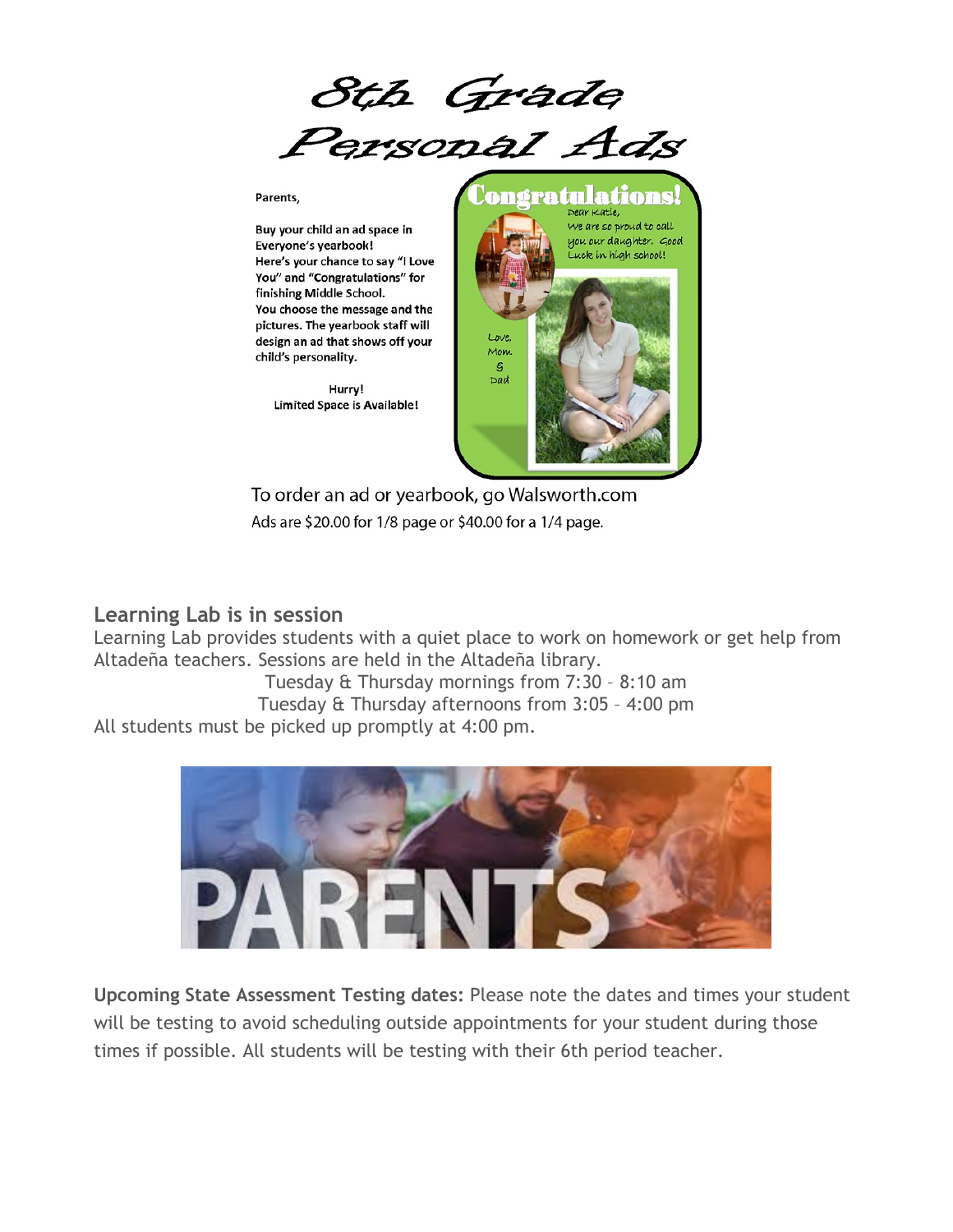| March 31           | 8th grade only AzSCI Part 1; During Science Class               |
|--------------------|-----------------------------------------------------------------|
| April 1            | 8th grade only AzSCI Part 2; During Science Class               |
| April 4            | 8th grade only AzSCI Make Ups; 8:15 -10:11 am                   |
| April 6-           | 6th-8th grade AASA Writing Test; 8:15-11:29 am                  |
| April 7 & 8        | 6th-8th grade AASA Writing Test Make Ups; 8:15 - 11:29          |
| April 11           | 6th-8th grade ELA Part 1 and Math Part 1; 8:15 -11:29 am        |
| April 12           | 6th-8thgrade ELA Part 2 and Math Part 2; 8:15 am -11:29 am      |
| <b>April 13-14</b> | 6th-8th grade ELA and Math Part 1 and 2 Make Ups; 8:15-11:29 am |
|                    |                                                                 |

#### **Parent/Teacher Conferences**

Conferences will run from February 23rd- March 2nd and will take place via Zoom. Please note: Both Wednesday, February 23rd and Thursday, February 24th will be **early release days** with dismissal at 1:05 pm.



# **Spring Sports Update:**

Boys Baseball and Girls Basketball tryouts begin Monday, February 14th after school from 3:30 pm- 5:00pm.

Track & Field practice begins Monday, February 14th after school from 3:30pm-5:00pm.